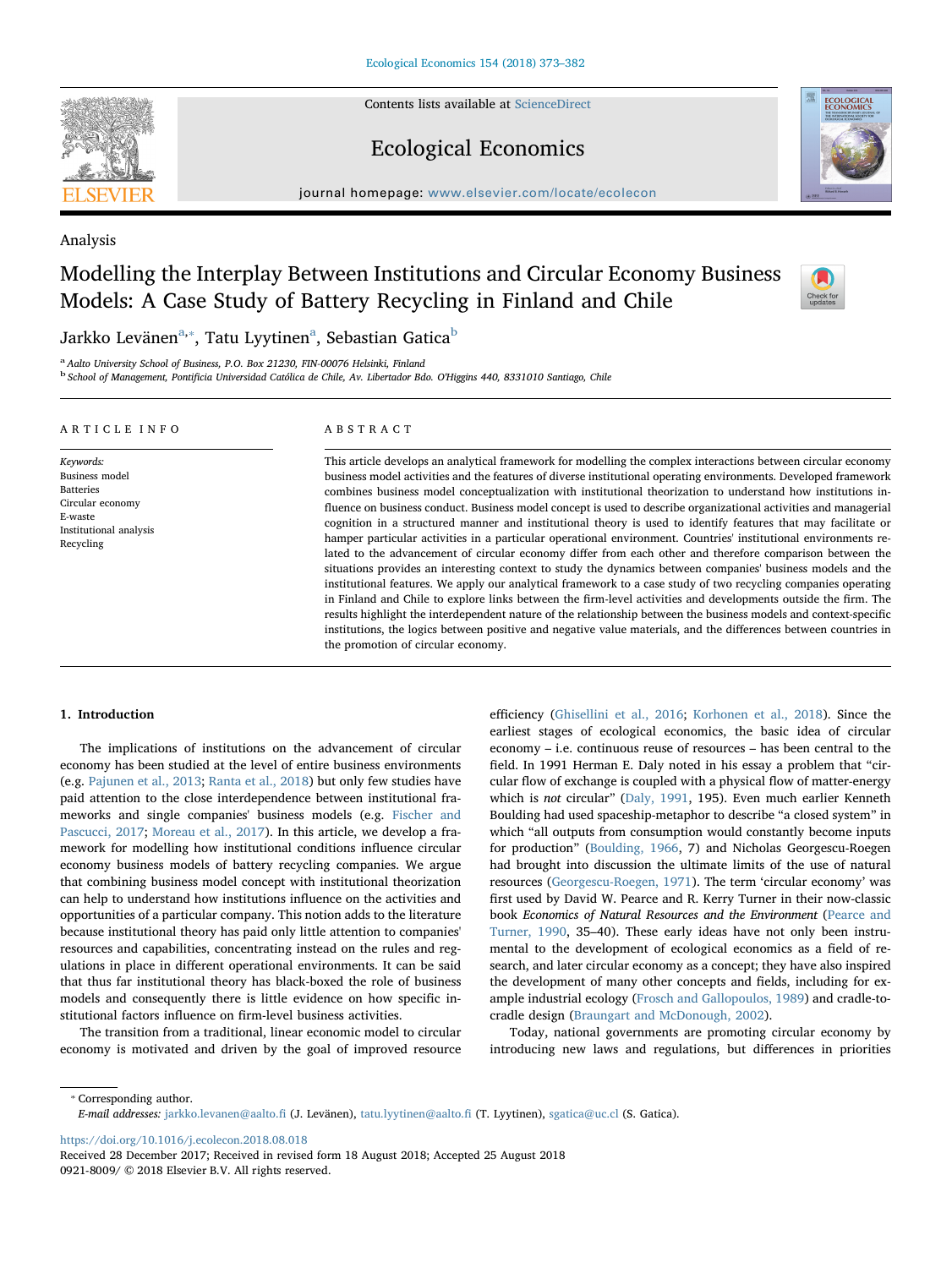<span id="page-1-0"></span>

Fig. 1. Analytical framework for modelling the interplay between institutions and circular economy business models.

mean that these changes are happening at a different pace in different countries. The transition to circular economy unfolds through a succession of modifications to the national institutional frameworks and to companies' business models [\(Boons and Lüdeke-Freund, 2013](#page-8-8); [Lewandowski, 2016\)](#page-8-9). In this article, we focus on situations in which the advancement of circular economy requires both institutional changes and an ability on the part of companies to adapt and adjust to those changes. Our analysis demonstrates that in different locations institutions influence in different ways on business models of the companies. Our study suggests that business models must always be weighed against the local institutional structure, which constitutes context-specific institutional enablers and voids for business activities. Our findings are informative beyond the studied industry of battery recycling because they shed new light on the mental models operating behind firmlevel activities and institutional-level features as well as complex interactions between institutional contexts and businesses' attempts to move toward circularity.

Motivated by the observation that the specific dynamics between business models and the institutional environments are not well understood in the context of circular economy, we pose the following research question: how do institutional features facilitate and/or hamper the circular economy business model activities? In the forthcoming, we will develop an analytical framework for modelling the institutional influences on companies' business models and we will demonstrate the success of the model with the analysis of two recycling companies operating in very different institutional environments of Finland and Chile.

#### 2. Literature on Institutions and Business Models

The environment in which companies operate is characterized by the prevailing socio-cultural institutional structure. By institutional structure, we refer to the "rules of the game in a society" [\(North, 1990](#page-9-4), 3), or a system of rules comprising formally and informally defined institutions (e.g. [Ostrom, 2005\)](#page-9-5) that determines what actors are allowed to do and what not ([Bocken et al., 2014](#page-8-10), 55). Based on their different working mechanisms, institutions can be divided in three broad categories of regulative, normative and cultural-cognitive institutions [\(Scott, 2013,](#page-9-6) 59–70). Regulative institutions, such as laws and regulations, are formally defined coercive rules. Normative institutions, such as routines and ways of doing things, are rules that are based on social obligation. Cultural-cognitive institutions, such as shared beliefs and logics of action, are constitutive schemas that operate mainly through mimetic processes. Different types of institutions operate in a reciprocal relationship and their mutual significance varies depending on the context and the situation at hand (e.g. [Levänen, 2015a\)](#page-8-11).

We argue that the concept of business model can be used as an analytical tool for structured analysis of how companies' activities are influenced by regulative, normative and cultural-cognitive institutions.

In this study business model is not seen as a theory on its own ([Ritter](#page-9-7) and [Lettl, 2017](#page-9-7)), but as a conceptual representation of firm-level organizational activities [\(Massa et al., 2017;](#page-9-8) [Zott and Amit, 2010\)](#page-9-9). Theoretical foundation of the business model concept is built on transaction-cost economics, resource-based view and dynamic capabilities ([Barney et al., 2001](#page-8-12); [DaSilva and Trkman, 2014](#page-8-13); [Williamson, 1981](#page-9-10); [Zott](#page-9-11) [et al., 2011\)](#page-9-11). The concept provides a structured approach to model organizational activities and managerial cognition ([Baden-Fuller and](#page-8-14) [Morgan, 2010](#page-8-14); [Martins et al., 2015\)](#page-8-15). This kind of modelling helps to understand causal links between the firm-level activities and developments outside the firm [\(Baden-Fuller and Mangematin, 2013\)](#page-8-16). Importantly, business model conceptualization can be used in the analysis of single firm's responses to exogenous shocks, such as institutional changes in the operating environment ([Osterwalder et al., 2005;](#page-9-12) [Teece,](#page-9-13) [2010,](#page-9-13) 191). We use business model concept to describe how institutional influences take place at firm-level.

When institutions are understood in terms of a set of rules, the operating environment as a whole can be seen as a "game", and a business model accordingly as a company's "game plan" or a story of how it aims to play the game, i.e. how it conducts its business in that particular environment ([Magretta, 2002\)](#page-8-17). By adjusting its activities in relation to the elements of a business model, a firm can adapt to the institutional structure. When the "rules of the game" (the institutional framework) for a recycling business change, companies need a new "game plan" (business model) in order to benefit from or at least adjust to the new situation, which may require a revision of the entire business logic. Companies' capacity to adjust to institutional changes becomes critically important in the context of circular economy because countries typically pursue advancement at that area by modifying their institutional frameworks. It is important to notice, however, that no institutional environment is an optimal "game" for all "players." Rather, the institutional structure is always imperfect, and therefore companies must constantly adjust their business model activities to fit the current expectations of the institutional environment.

Based on the theoretical premises outlined above, we have developed an analytical framework [\(Fig.](#page-1-0) 1) for modelling the relevance and applicability of a particular business model to a particular institutional environment in the context of advancement of circular economy. The idea of our analytical framework is that it can be used in the modelling of the interplay between institutions and circular economy business models in different contexts. This is possible because an analyst can include in the modelling context-specific business model elements and circular economy features that are critical from the perspective of applied industry. Detailed instructions for applying the framework in different contexts as well as a description about how we utilized it in our research are presented in [Appendix A](#page-7-0).

Here developed analytical framework helps to identify: 1) business model elements that are critical from the perspective of advancement of circular economy, 2) activities taking place in relation to each business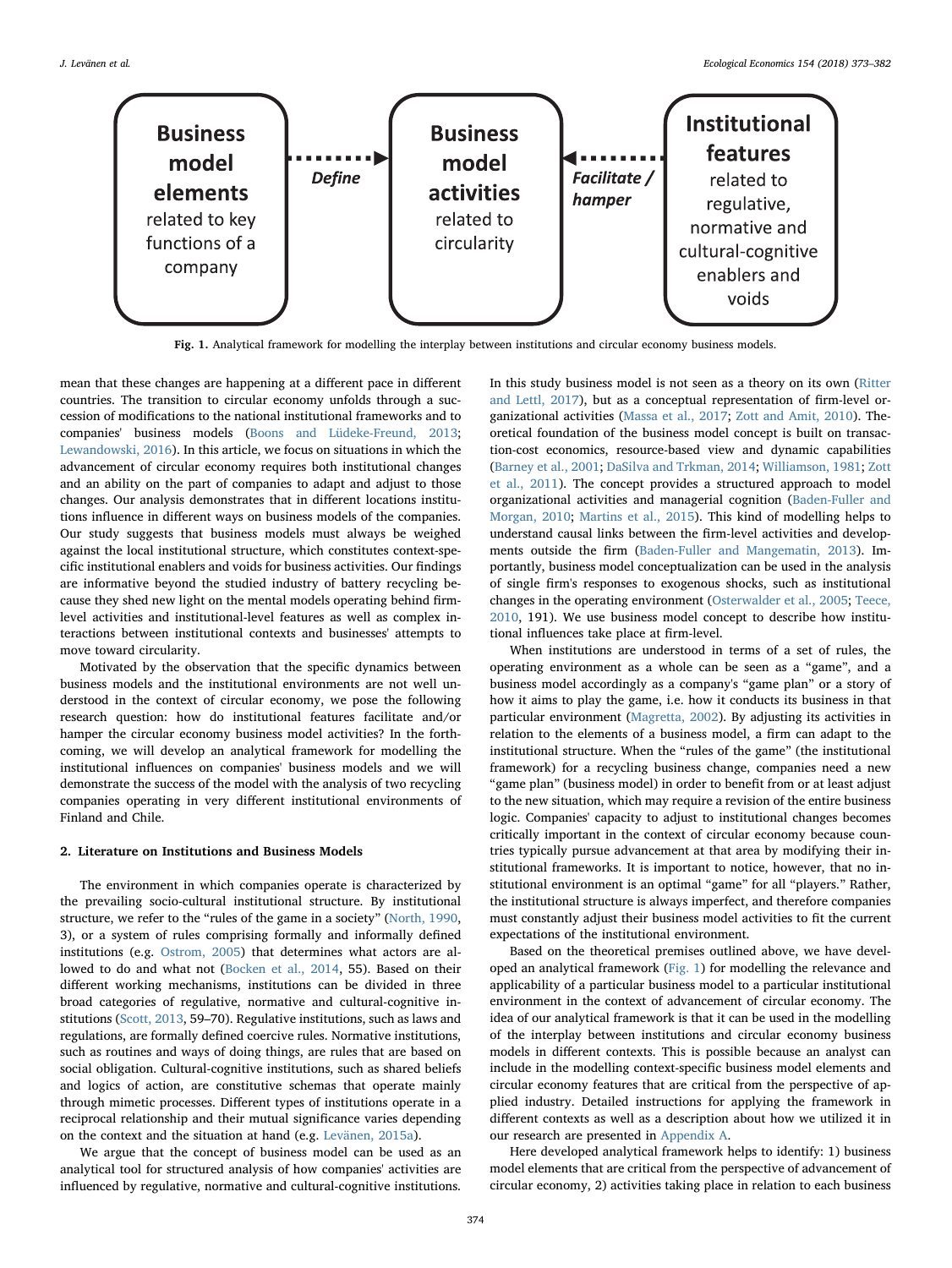model element, and 3) institutional features influencing these activities in different ways. Business model elements describe the basic functions of a studied company, which are typically related to value proposition, value creation and value capture. This element structure defines what kind of circularity-related activities can be incorporated into the business model. Circularity-related business model activities can be structured, for example, to offer, supply chain and partnerships, customer segment and interface and financial model. Institutional features are external factors that may facilitate or hamper circular circularity-related business model activities. By providing a structured view on the dynamics between business model elements, related activities and institutional features, our analytical framework helps to understand complex relationships between company and the surrounding institutional environment.

The extent to which it is possible to incorporate circularity economy features into a business model depends on the context-specific combinations of regulative, normative and cultural-cognitive institutional features that influence on the business model activities in different ways. We have divided institutional features in two theoretically grounded categories that we call institutional enablers and voids. Institutional enablers make certain business activities easier to conduct than others (e.g. [Chatterjee et al., 2002;](#page-8-18) [Ostrom, 2011\)](#page-9-14) while institutional voids hamper or prevent certain business activities or cause market exclusion (e.g. [Khanna and Palepu, 1997;](#page-8-19) [Mair and Martí,](#page-8-20) [2009\)](#page-8-20). In a same way as institutions themselves, institutional enablers and voids can be regulative, normative or cultural-cognitive by nature. In this research, institutional enablers are considered to facilitate circularity in business model activities while institutional voids hamper it. Inclusion of different types of institutional enablers and voids identified in our analytical framework provides a way of modelling the institutional implications on particular business model activities.

#### 3. Research Context

Inefficient e-waste recycling causes various direct and indirect environmental and social hazards, such as soil and water pollution and other serious health implications. In many areas, non-existent recycling systems also create conditions for criminal activities to flourish. ([UNEP,](#page-9-15) [2015\)](#page-9-15) It is clear that e-waste is a complex and multidimensional problem, and that the development of business models for responsible battery recycling presents an urgent challenge for the sustainable management of consumer electronics ([MacArthur, 2013](#page-8-21), 41–43). This creates an interesting context for studying the interplay between institutions and business models. It is important to recognize that institutional capacities to support the development of circular economy business models differ between regions and countries, and accordingly that moving toward a circular economy requires different strategies in different locations.

The lack of suitable business models is evidently hampering efforts to fully realize business-driven solutions for increased recycling and at once to advance circular economy. Battery recycling demonstrates a wider need for circular economy and sustainable business models that can effectively couple a wide range of social and environmental concerns with the realities of business conduct ([Bocken et al., 2014](#page-8-10); [Porter](#page-9-16) [and Kramer, 2011\)](#page-9-16). This article focuses on institutional influences, but we would like to emphasize that those present only one set of variables affecting business environments and business conduct in circular economy. Firm-level strategy ultimately enables the success of a single company, but the institutional environment defines the types of strategies that are likely to survive in the long run.

#### 3.1. Recycling of Portable Batteries in Finland and Chile

We compare the development of circular economy in Finland and Chile by exploring the ways in which the national institutional framework affects firms' business models in the battery recycling field. Both Finland and Chile have worked actively to promote recycling in general, but because the countries are at different stages of economic development, their institutional capacities to promote circular economy are also different. Finland is a representative example of a country that offers strong institutional support for recycling of e-waste. Chile, in turn, is a representative example of a country in which similar institutional framework is only evolving.

Finland has relatively advanced environmental legislation and regulations for e-waste management. The institutional framework for promoting and supporting recycling and the reuse of e-waste has been in place since 2008. The Waste Act (646/2011) includes guidelines for extended producer responsibility (EPR) in keeping with the EU Waste Framework Directive (2008/98/EC). Today around 50% of portable batteries are recovered and recycled in Finland. Chile, on the other hand has only recently begun to develop its environmental regulation. In the context of this analysis, the most important legislation is the Recycling and Extended Producer Responsibility Law (No. 20.920) that was enacted in 2016. Figures vary depending on the sources, but around 16% of electronic waste is recycled in Chile [\(CyV, 2009,](#page-8-22) 4), with just 0.05% of alkaline batteries are securely disposed ([CyV, 2011,](#page-8-23) 5). Portable batteries remain outside the recycling system.

Our focus here is on the recycling of portable batteries and accumulators as defined in the EU directive (2006/66/EC). This category includes alkaline, lithium-ion (Li-ion), nickel metal hybrid (Li-Mh), nickel‑cadmium (Ni-Cd) and primary lithium batteries. Although they do not lend themselves to end-of-life reuse, repair or refurbishing, these battery types provide different opportunities and challenges for companies aiming to recycle them and recover the raw materials, which makes this category particularly interesting in the context of business models and institutions and their relation to circular economy.

#### 4. Data and Methods

The case study research method makes it both possible and necessary to explore not only the entity in focus, but also its immediate surroundings and environment. In the words of Robert [Yin \(2009, 18\)](#page-9-17), "(a) case study is an empirical inquiry that investigates a contemporary phenomenon in depth and within its real-life context, especially when the boundaries between phenomenon and context are not clearly evident." This is particularly relevant to our investigation because we study companies operating in very different contexts. To allow in-depth analysis, only two case companies were included in the comparison. The units of analysis in our investigation are business model elements and their interactions with institutions. Both case companies are wellestablished businesses and are national forerunners in e-waste recycling. This is important because we wanted to understand how institutions influence on companies that are proactively looking for new opportunities in the field.

Akkuser, the first case company, operates in Finland and was launched in 2006 in anticipation of the business opportunities expected to emerge with the introduction of EPR regulations. The company has developed proprietary technology for the mechanical recycling of alkaline and lithium-ion batteries. Today, Akkuser is the only company that recycles portable batteries in Finland. It receives batteries both from Finland and other European countries. Midas, the second case company, operates in Chile. It was launched in 2003, and it became actively involved in the recycling industry since 2008. Today Midas offers integrated electronic waste recycling solutions for companies in Chile, providing facilities for the recycling and reuse of raw materials such as iron, copper and aluminum. However, it does not have the capacity to recycle portable batteries, which are securely disposed instead.

In the research process we used an abductive approach ([Dubois and](#page-8-24) [Gadde, 2002](#page-8-24)) to create a theory-driven iterative process for data analysis. The primary data for our analysis consist of interviews with representatives of the case companies and relevant stakeholder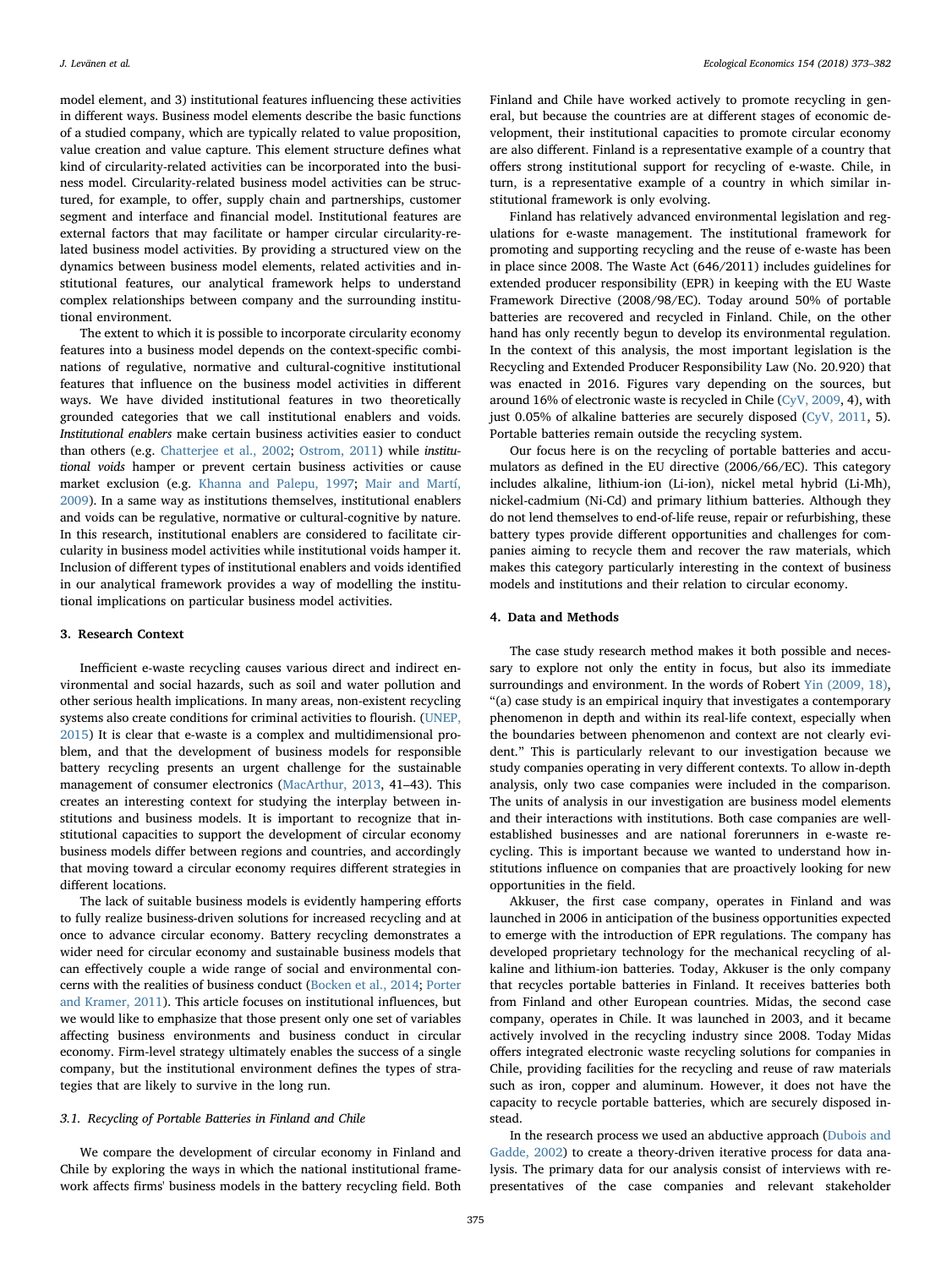organizations, such as environmental authorities, producer organizations and research organizations. All interviews were recorded and transcribed. The detailed information on interview analysis is presented in [Appendix A](#page-7-0) and on primary data in [Appendix B](#page-8-25). In addition to interviews, we conducted participatory observations in both case companies and we used documentary materials (legislative documents, case company reports and websites and reports by non-governmental organizations) as secondary data sources.

#### 5. Findings

We identified a number of regulative, normative and cultural-cognitive institutional enablers and voids for case companies' circular business model activities in both the Finnish and Chilean contexts. [Table 1](#page-4-0) introduces case companies' business model elements and related circular economy business model activities and summarizes institutional influences on business model activities. These influences are described in in details in the subsequent text.

#### <span id="page-3-3"></span>5.1. Enablers and Voids on Circular Offer in Finland

In Finland the Act on batteries and accumulators (520/2014, §5 and §10) lays down national targets for the recollection of battery waste and for battery recycling efficiency. The recollection rate for recycling purposes is currently set at  $45\%$ .<sup>[1](#page-3-0)</sup> The recycling efficiency rate specifies the percentage of materials to be extracted from recollected batteries for reuse purposes: that target is currently 50%. Both of these targets are in line with the EU battery directive (2006/66/EY). The battery recollection target and recycling efficiency rate are critically important regulative enablers from the point of view of Akkuser's business model. The case company complies with current recycling efficiency targets, allowing it to provide a competitive product and service offer. "In lithium-ion and alkaline batteries we have a recycling efficiency rate of over 90%, as all fractions go to reuse purposes. Compared to our competitors, the difference is that we produce no emissions in the process. $^{\prime\prime\prime}$  (Operations Manager, Akkuser) Meeting the official recycling efficiency target is a major competitive advantage for a recycling business, as pointed out by a senior officer from the Finnish recycling monitoring authority (ELY Centre): "If you don't comply with the recycling efficiency targets, then you can't become an authorized recycler."

The major institutional void hampering Akkuser's offering pertains to the large and increasing number of different battery types in the market. A senior officer from the recycling monitoring authority explained: "So in principle it's the importers who decide what is being imported and what battery technologies are used in devices. […] But, of course, they don't necessarily think that far ahead. […] When a product is designed to use a certain type of battery, the importers won't consider another battery type just because its recycling is less expensive." From Akkuser's perspective, this regulative void translates into a technological challenge because the technical possibilities for recycling numerous battery types are limited. "Whenever we make a new investment, we have to comply with the recycling efficiency targets. However, the investments themselves are driven by other underlying reasons, such as changing battery technologies and clients' demands for raw materials." (Operations Manager, Akkuser) While it would be easier and less expensive to recycle fewer battery types, the institutions currently in place are unable to steer the operating environment in that direction. In the absence of global regulation, it is difficult to get manufacturers to develop batteries that are easier to recycle.

#### 5.2. Enablers and Voids on Circular Offer in Chile

In Chile, standards for battery recycling are laid down in sanitary regulations for hazardous waste management (Supreme Decree No. 148/2003). Although this legislation is geared to minimizing, recycling and reusing hazardous waste, it provides little technical guidance or financial incentives on how batteries should be recycled and therefore does not serve as a functional regulative enabler for recyclers' circular offers.<sup>[3](#page-3-2)</sup> The lack of institutional incentives makes the recycling of battery waste an unprofitable business, and consequently no initiatives have emerged for the recycling of batteries. The manager of the Chilean case company Midas explained that "if battery recycling were just a private venture, if the government were not involved at all, then lithium batteries would not be recycled at all […] and the same goes for carbon-zinc and alkaline."

Regulatory and technological development go hand in hand with the promotion of increased business in recycling. In Chile, the lack of regulatory incentives for the improvement of recycling efficiency has resulted in a lack of socio-cultural perception of urgency to seek of suitable technologies for battery recycling. The manager of Midas explained this as follows: "Here in Chile, no one is doing recycling technology. [...] Why? Because these are expensive and complex processes and require a lot of patience and perseverance." The lack of regulatory incentives for increased recycling also constitutes a cultural-cognitive void in the search of suitable technologies from abroad. Even though certain battery types contain materials with positive value, Chilean recycling companies are not actively looking for new opportunities from their recycling. Midas, for example, which is working proactively to improve its recycling solutions for the use of other types of e-waste, has been unable to find a suitable solution for battery recycling.

#### 5.3. Enablers and Voids on Circular Supply Chain in Finland

The major regulative enabler of Akkuser's supply chain is that under EPR regulations, all producers and importers of batteries are required to operate a take-back system and to recycle batteries at specified rates. In practice, the collection of portable batteries is outsourced to a producer organization that collects fees from importers. The producer organization uses these funds to organize Akkuser's supply chain and take-back system and to financially support the recycling of negative value waste streams. Although the current target rate for battery recollection may be considered relatively low in terms of promoting circular economy, it still serves as an institutional enabler for Akkuser's supply chain. As an operations manager explained: "The EPR regulations are the most important enabling factor as all producers are obligated to collect batteries." Without the EPR regulations, battery waste would not be taken back into the recycling system.

The Act on batteries and accumulators (520/2014 §15) obligates producers to "provide comprehensive information to households about environmental and health risks and instructions on recycling through public campaigns and advisory services", but still low social awareness about the importance of battery recycling is a major cultural-cognitive institutional void hampering Akkuser's supply chain. In the words of a manager from a producer organization: "In the end it's down to the consumer to decide what to do with a device that should be removed from use. […] Perhaps the biggest challenge is to encourage the consumer to make sure the battery waste ends up in appropriate recycling."

Finland has in place a dense network of collection points for alkaline batteries and used devices, yet large amounts of batteries still end up in household waste or just disappear. Finnish supermarkets have an obligation to provide collection points for alkaline batteries, but lithium-

<span id="page-3-1"></span><span id="page-3-0"></span><sup>1</sup> Calculated according to European Commission Regulation No. 493/2012.  $2$  All excerpts are the authors' translations of the original Finnish and Spanish interviews.

<span id="page-3-2"></span><sup>3</sup> Source: Minuta: Baterías y Pilas: Impacto sobre el Medio Ambiente by Biblioteca del Congreso Nacional de Chile (<http://www.bcn.cl>, accessed September 28, 2016).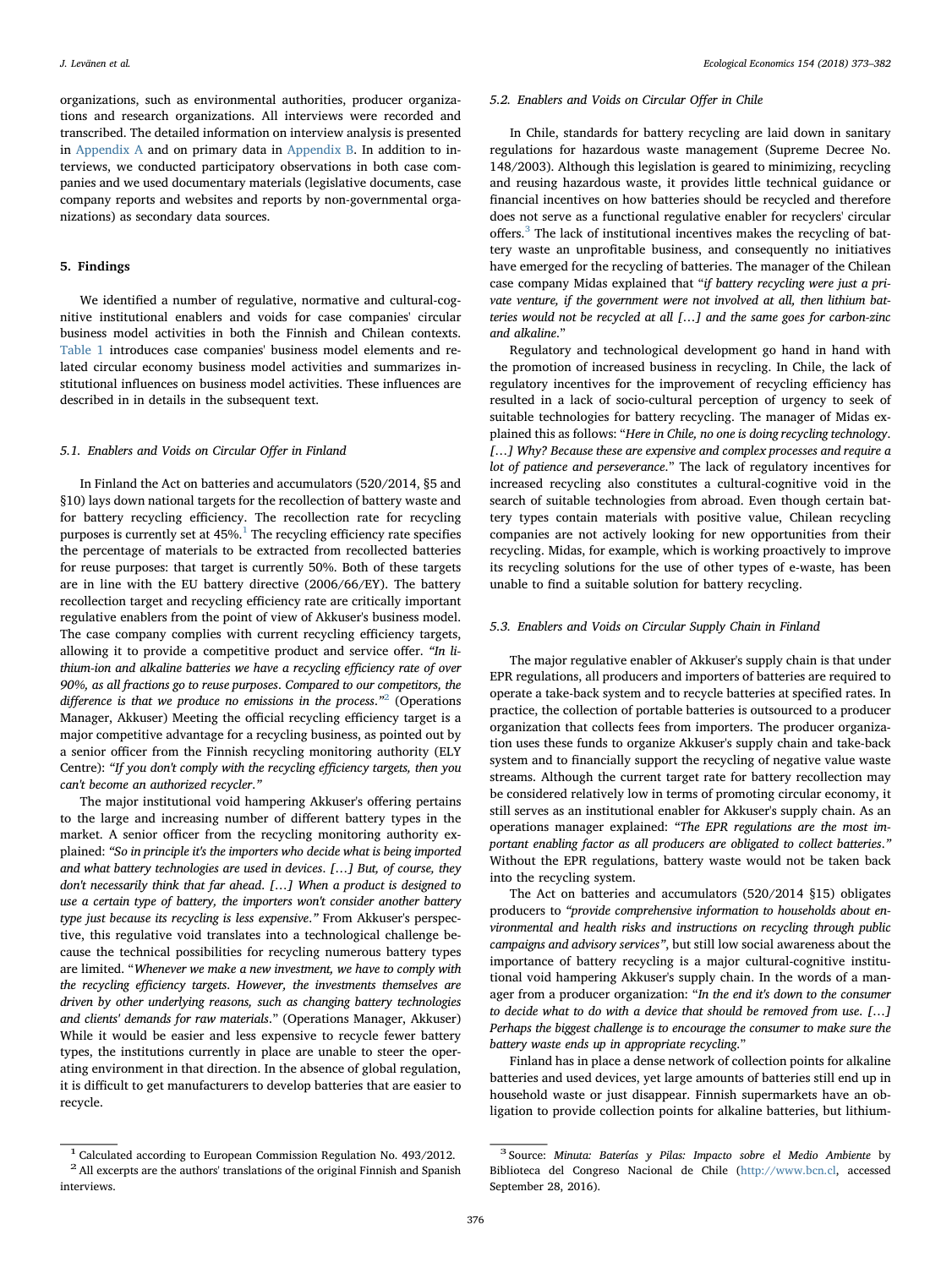#### <span id="page-4-0"></span>Table 1

Business model elements and circularity-related business model activities of case companies and their institutional implications.



ion batteries and their hazardous waste properties are a more complex matter. Currently there is no efficient take-back system for lithium-ion batteries in Finland, which constitutes a normative institutional void for recollection.

The market for used batteries is relatively small in Finland, and therefore Akkuser has to import batteries in order to run a profitable business. This, however, involves a regulative institutional voids various challenges because European countries have different definitions for different types of battery waste. In some countries batteries are considered "green waste," in others, including Finland, batteries are classified as "hazardous waste" because of the fire safety risks associated with the processing of batteries. This means additional costs for a recycler operating in Finland, as explained by the case company's operations manager: "No one wants to send us small volumes from Europe. If you have shipment worth 8000 euros, you'll be paying a fee of 2000 euros even before you can send it off to Finland." Business actors operating in countries with less strict definitions of "green waste" are therefore at an advantage compared to actors in countries with tighter regulations, which obviously hampers the diffusion of best practices for the promotion of circular economy.

#### 5.4. Enablers and Voids on Circular Supply Chain in Chile

The take-back system for electronic waste in Chile is mainly organized through corporate social responsibility activities and other programs, which can be regarded as normative institutional enablers for circular supply chain. The manager Midas gave an example: "In Chile we have an ongoing campaign called Rock and Recycle. We're visiting schools mainly in Santiago but also in other regions, about 30 schools, and setting up recycling campaigns for cans, bottles and electronics, and we're providing education on recycling, without any obligation from the government, together with the producer." In the absence of formally organized take-back system, Midas had to invest in its own transportation fleet to collect end-of-use devices directly from clients. Its main clients include major ICT multinationals, and recycling is based on their voluntary involvement in this kind of corporate social responsibility activity. As there are is no official infrastructure in place to coordinate the e-waste take-back system, Midas has had to organize and finance the operation itself, and therefore it only collects and recycles the most valuable types of ewaste.

Chile is currently undergoing a major transition in the social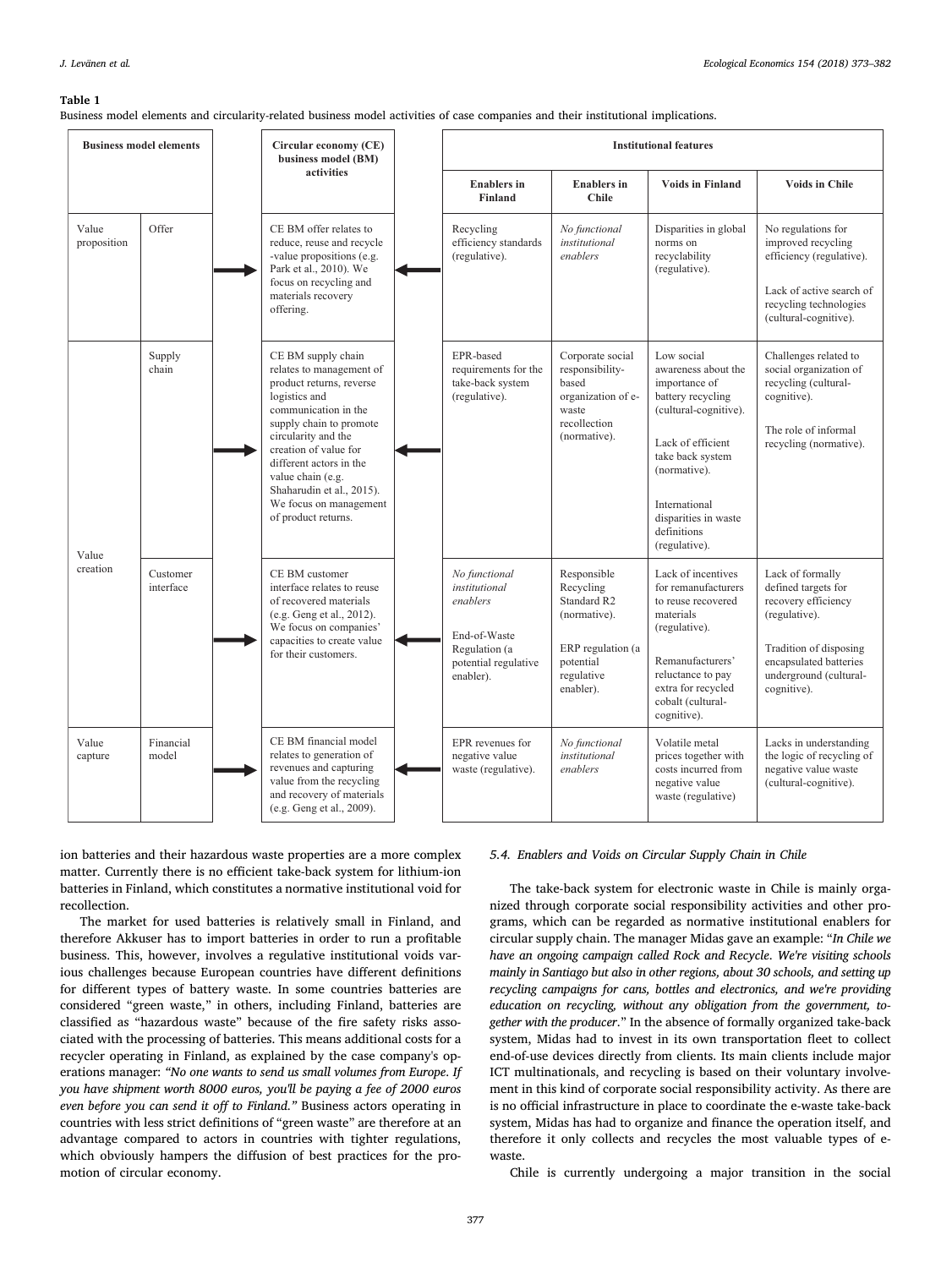organization of recycling. The country faces the same kind of culturalcognitive institutional voids related to low social awareness about battery recycling as Finland, which may also hamper efforts to adapt to new regulations aimed at promoting circular economy. As explained by a professor from the Pontifical Catholic University of Chile (PUC): "Because we [Chileans] are not used to recycling, we're also not used to extended responsibility; we don't understand what happens with things [waste streams], why it is important to recycle, and therefore there is no capacity [to recycle]." As a result, a large proportion of used batteries end up in domestic waste or is simply lost.

Informal recycling, which is an important source of income for large numbers of people comprises significant normative institutional void on the supply chain management in battery recycling business. "What happens is that we have a (recycling) market that is now developing. Formerly that market was super-informal in Chile." (Director, Chilenter) Informal e-waste pickers are mainly interested in the positive value materials embedded in electronic devices, but not in their batteries, and large numbers of batteries therefore remain outside the collection cycle. If recycling companies assume a bigger role in e-waste recycling in the future, the government will face a major challenge in creating compensatory jobs for waste pickers.

#### 5.5. Enablers and Voids on Circular Customer Interface in Finland

There are currently no significant functional institutional enablers for Akkuser's circular customer interface. However, the EU's End-of-Waste Regulation (2008/98/EC) may open up new opportunities in battery recycling by enabling the transition of recycled material from waste to product status: "It's obviously easier to send products than waste (to remanufacturers) but obtaining that product status takes some considerable effort. In the near future we will be applying for product status for fractions produced from li-ion batteries. As yet they don't have that status." (Operations Manager, Akkuser) If successfully implemented in the future, end-of-waste regulation can be expected to increase the demand for recycled materials and thus bolster the markets for these materials, but at this point this is mere speculation. The future will tell if achieving product status will contribute to this case company's circular customer interface. At this point End-of-Waste criteria should be considered only as a potential regulative enabler for circular customer interface.

The lack of incentives for remanufacturers to use recycled materials, such as fractions produced from battery waste (see [Section 5.1](#page-3-3) above), is a powerful regulative institutional void that impacts adversely on Akkuser's efforts to strengthen its circular customer interface. Additionally, remanufacturers are not willing to pay extra for recycled cobalt, which possibly could for example improve their brand image, and this can be considered as a socio-cognitive void for the development of circular customer interface.

#### 5.6. Enablers and Voids on Circular Customer Interface in Chile

The main focus for Chilean recycling companies is to ensure at least the secure disposal of battery waste, as required by the voluntary Responsible Recycling Standard (R2). Midas, for example, separates battery waste from other e-waste, and then forwards the batteries to another company that first physically encapsulates and then disposes them in secure sites in Northern Chile. The manager of the company explained: "Then the used batteries will be taken up there (in the north of Chile) […] far from any nearby town. R2 norms require that we make sure that disposal providers follow the rules and you can see that there is no future risk (of leakage). […] So in this situation, our trucks take our waste up north." R2 can be considered as a normative institutional enabler for circular customer interface.

New EPR legislation in Chile is aimed at imposing greater responsibility on manufacturers and importers by establishing formal battery recycling targets, but for the time being it remains unclear how these targets will evolve and how they will influence the business models of Chilean battery recycling companies. A PUC professor explained the current situation as follows: "The problem is that environmental institutions are very young in Chile, and the new EPR legislation is very complex and hard to understand. Implementation will therefore probably be delayed because the importance of the law is not made sufficiently clear, and the whole system will come to nothing." At the moment, ERP legislation may be regarded as a potential regulative enabler for circular customer interface.

Currently, a lack of formally defined targets for recovery efficiency functions as a strong regulative institutional void that hampers Midas's efforts to create a circular customer interface. In addition, widely accepted way of disposing encapsulated batteries underground can be considered as a cultural-cognitive void that hampers the development of recycling in many ways.

## 5.7. Enablers and Voids on Circular Financial Model in Finland

EPR regulations constitute a major regulative enabler for Akkuser's circular financial model. Half of its revenue stream comes from regulatory-driven fees, and the other half from the resale of recovered materials. The company receives compensation from the producer organization for sorting, recycling and disposing of battery waste. There is no fixed fee, but prices are negotiated on a case-by-case basis: "If the supplier (i.e. producer organization) sends us unsorted batteries, then we'll charge them for doing the sorting. There's a fee for each sorted fraction, which is positive or negative, depending on the battery type." (Operations Manager, Akkuser) In the case of alkaline batteries, the producer organization is charged for sorting and recycling, while for lithium-ion batteries there is only a sorting fee. In fact, Akkuser pays some redistributors for lithium-ion batteries because of their positive value.

Volatile metal prices together with costs incurred from negative waste value fractions constitute a regulative institutional void, which hampers Akkuser's financial model. Falling metal prices present a threat to the viability of the reuse of recovered raw materials. As pointed out by the operations manager, "The price of nickel has dropped by one-half and the price of cobalt by 30%, so these are huge challenges for us." Subdued metal prices mean that this case company is unable to recycle Ni-Mh batteries, and for that reason these batteries are redistributed to a German recycling company. Similarly, Akkuser can only recover 20% of the raw materials embedded in alkaline batteries, which creates costs for the company. "The rest (black mass of alkaline batteries) is delivered to Germany and every month we get a hefty bill from them." (Operations Manager, Akkuser).

#### 5.8. Enablers and Voids on Circular Financial Model in Chile

Currently, there are no functional institutional enablers for a circular financial model in the battery recycling business in Chile. It is evident from our finding that companies in this field have to generate their revenue from other activities than the processing of batteries. In the case of Midas, battery disposal is only a cost item. The costs are incurred from organizing and managing a take-back system for electronic waste, sorting batteries from other electronic waste and redistributing the waste for disposal. Midas's manager gave an example: "Every two months we pay 10,000 dollars for the disposal of 25 tons. Lithium batteries alone account for costs of between 1,000 and 1,500 dollars (for between 6 and 10 tons of lithium batteries a year.)"

In the absence of institutional enablers, it is difficult for companies to establish financial models that would allow them to benefit from battery recycling. Costs incurred from battery recycling demonstrate more deeply rooted lacks in understanding the logic of recycling of negative value waste, which can be considered as a cultural-cognitive institutional void. Even though recycling companies can still generate revenue from recycling other electronic waste that has positive value, similar business with negative value waste, such as batteries, would require institutional support.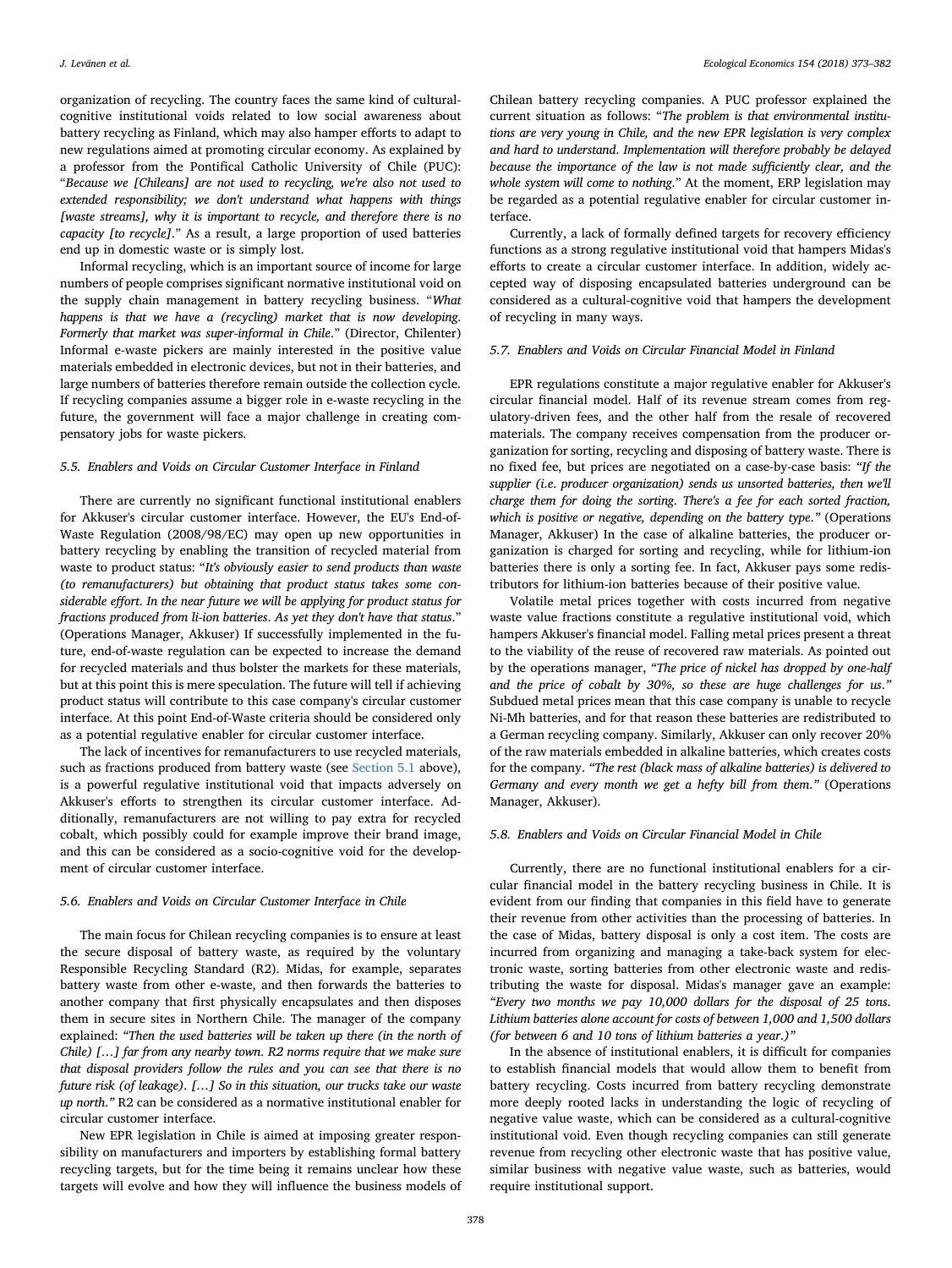#### 6. Discussion

Previous research has recognized the need for more exact understanding of the interaction between institutions and firm-level activities (e.g. [Lopez et al., 2018;](#page-8-26) [Levänen and Hukkinen, 2013\)](#page-8-27). However, in complex operational environments, such as batteries recycling, it is often very difficult to observe in an analytical manner how institutions influence on single firms' ways of doing business. To tackle this problem, we have developed an analytical framework that combines business model concept and institutional theory to model the institutional influences on firm-level activities. Business model concept can work as a powerful analytical tool to structure complex real-life phenomenon, especially when coupled with appropriate theorization ([Ritter and Lettl, 2017\)](#page-9-7). This article makes a point that when business model concept is combined with institutional theory, it is possible to analyze the details of the interplay between institutions and business activities in the context of advancement of circular economy. Our analysis has both theoretical and managerial implications which are discussed next.

#### 6.1. Theoretical Implications

When aiming to better understand the interplay between institutions and business models an analyst or a practitioner should be able define context-specific business model elements based on analytical or practical interests or needs. Company's business model elements can be seen as boundary objects ([Star and Griesemer, 1989\)](#page-9-18): they operate in the boundary between company and its surrounding world and their modification may enable a company to adjust to a particular institutional environment. We have shown how business model elements define what kind of circularity-related activities companies can incorporate into their business models. Our analytical framework provides a structured view on the complex relationships between business model elements, related activities and institutional features. Thus gained understanding helps to clarify how regulative, normative and cultural cognitive institutional features may facilitate or hamper certain business model activities.

Modelling the interplay between business models and institutions helps also to understand managerial cognition; in this case mental models operating behind firm-level and institutional-level changes (c.f. [Levänen and Hukkinen, 2013;](#page-8-27) [Martins et al., 2015](#page-8-15)). Successfully coordinated feedback mechanisms, i.e. ways of knowledge exchange, between diverse actors' realities is critically important in the promotion of circular economy ([Levänen, 2015b](#page-8-28)). We acknowledge that here conducted modelling exercise offers only one way to approach the situations under analysis, but at the same time we argue that the demonstrated idea of combining business model conceptualization with institutional theorization is important addition to the literature that currently has little to say about how context-specific institutional features influence on particular business model activities.

#### 6.2. Managerial Implications

Our research showed that the profitable processing of different types of end-of-use batteries requires different types of business logic in different locations. One of our key findings was that some types of battery waste have positive value, others have negative value. The recycling of positive value battery waste follows the traditional marketdriven business logic, while the recycling of negative value battery waste does not. Our analysis makes explicit that in assessing the performance of circular economy business models, it is critically important to understand how and why the institutional environment may support certain business logics and at once hamper other logics. A manager who aims to incorporate circularity into the elements of a business model of a particular company should have access to detailed information about how institutional features affect certain business activities. Modelling is one way to gather such information in a systematic and structured way.

Our study also shows how companies can overcome institutional voids by adjusting their business models. We found that promoting recycling of positive value waste requires more cultural-cognitive and normative institutional development, while promoting negative value waste requires regulatory institutional development. The main challenges for recycling positive value battery waste come from culturalcognitive dissonance concerning recycling-friendly practices, normative information asymmetries concerning best available technologies and the absence of regulatory institutions that can prevent batteries from ending up outside the recycling system. Business-driven recycling of negative value battery waste relies almost entirely on formally-defined supportive institutional functions, such as the collection of recycling fees that allow producer organizations to run battery take-back schemes and the delivery of batteries to a recycler company. Therefore, recycling of negative value battery waste calls for a closer connection between business models and regulatory institutions geared to supporting circular economy.

Based on our analysis it can be said that in countries that provide strong institutional support for recycling businesses, a large proportion of both positive and negative value e-waste typically becomes recycled. On the other hand, in countries that offer only thin institutional support for recycling business, negative value e-waste is typically not recycled at all, and sometimes even positive value e-waste ends up dumped. Therefore, in order to understand what is needed to strengthen circular economy in a particular country, it is critical to understand what stage that country has reached in its institutional development.

#### 6.3. Limitations and Areas for Future Research

There is no optimal "rules of the game" nor perfect "game plans" in advancement of circular economy, but there is need for further studies on how to move toward optimal in different parts of the world. In our analysis, both business model activities and institutional features relate to recycling, which represents only one way to promote circularity. We encourage similar research to focus on businesses operating in other value chain positions, such as reuse, repair and refurbishing. Second, our focus was restricted to institutional implications for business models, although we acknowledge that more research is needed on the formation of new institutional mechanisms similar to EPR. Finally, we also found that there are no incentives to design batteries that are more recyclable. Future research should work to identify functional incentives for planning toward truly closed loops (see also [Prosman et al.,](#page-9-19) [2017\)](#page-9-19).

## 7. Conclusions

To really understand how circular economy can be taken further through institutional changes we need better conception of the dynamics between specific institutions and companies' business models. In line with institutional theory, this article suggests that the institutional environment of companies can be understood as a game. The game metaphor helps us to understand that while the advancement of circular economy is a slow process, it is important that different actors have the capacity to gradually modify both the rules and the ways the game is played. In practice, this kind of modifying capacity requires real and ongoing dialogue between the authorities, industries, researchers and civil society.

The theoretical contribution of this paper is the new insight it provides into what institutional embeddedness of business models means in the context of advancement of circular economy. An important methodological implication is the recognition that in order to present a rigorous analysis of circular economy business models, we need an approach that simultaneously addresses the details of business model activities, institutional features and their interplay. Therefore, it is important to evaluate the performance of institutions and business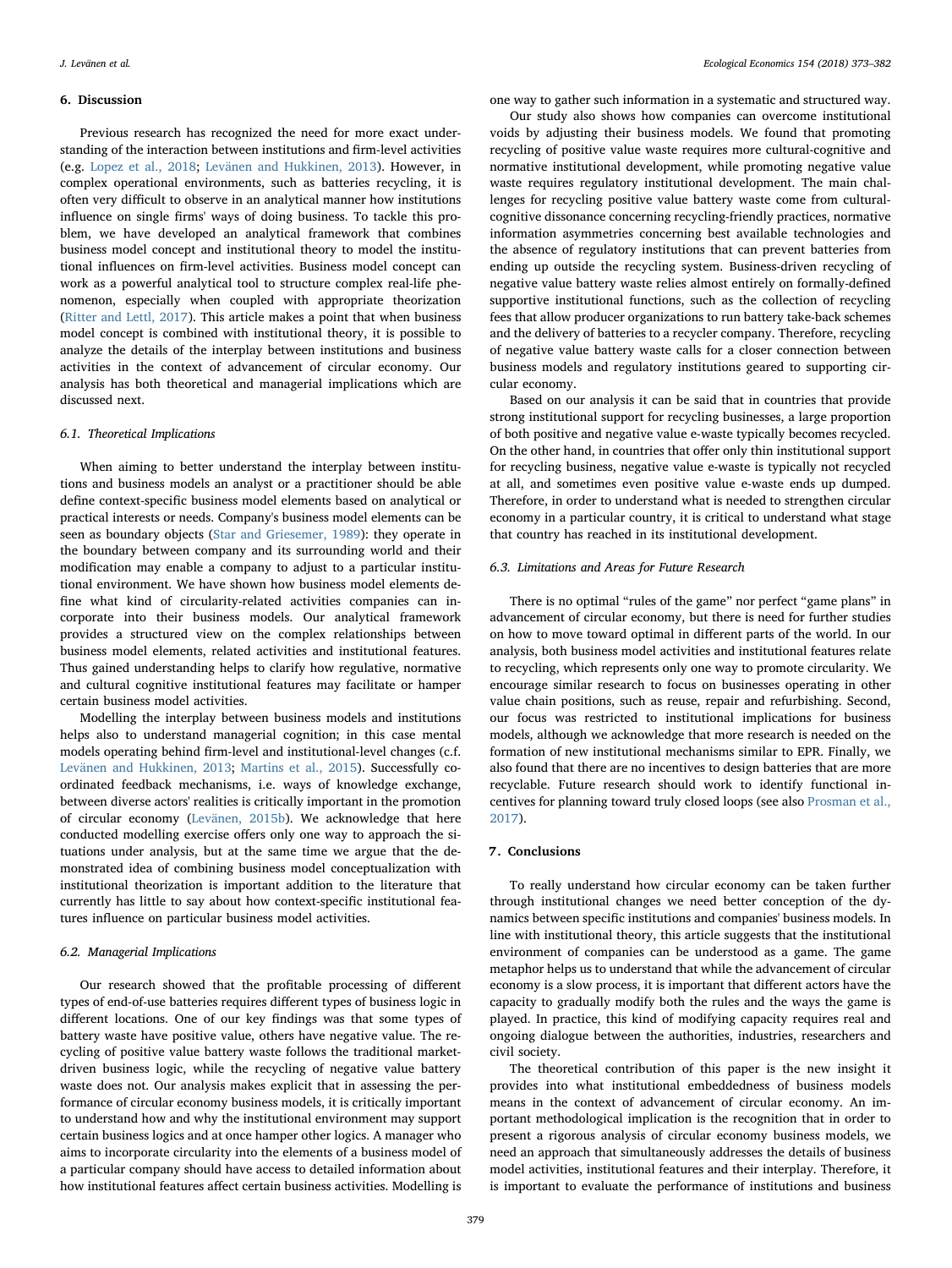models in tandem rather than separately.

## Acknowledgements

research and Minna Halme and Samuli Patala for their valuable comments on earlier drafts of this article. The Finnish Funding Agency for Innovation (TEKES) provided generous funding for this research through the New Global project ([newglobal.aalto.](http://newglobal.aalto.fi)fi).

We wish to thank Macarena Farías for her assistance with the

#### <span id="page-7-0"></span>Appendix A. Instructions for applying our analytical framework in different contexts

Applying our analytical framework happens in three steps that are explained below. With respect to each step, we also describe how we proceeded in the research for this article. The three steps are also summarized in [Table A.1](#page-7-1).

- 1. Identify basic business model elements of the studied company or companies. Basic business model elements are typically related to value proposition, value creation and value capture [\(Zott et al., 2011](#page-9-11)) and they describe how the business is supposed to work. How we did this? We studied the recycling markets of batteries in Finland and Chile to understand the operational environments and the business logics of
- the studied companies. 2. Elaborate basic business model elements in relation to circular economy archetypes, i.e. reuse, remanufacturing and recycling ([Lieder and Rashid,](#page-8-29) [2016](#page-8-29)). Aim to identify the most important circularity-related business model activities in relation to each basic business model element. At this point, you can make analysis more specific by adding a more specific business model structure that defines business model elements, which are especially relevant form the perspective of specific circularity-related business model activities. Business model structure must always be defined context-specifically and examples of different structures can be found from the literature.

How we did this? We identified numerous circularity-related business model activities in each basic business model element and we wanted to conduct more detailed analysis. For that purpose, we took into use the business model element structure proposed by [Boons and Lüdeke-Freund \(2013, 13\),](#page-8-8) which includes elements for offer, supply chain, customer interface and financial model. To operationalize our search for significant circular economy business model activities and related institutional features, we outlined questions that are presented in [Table A.2.](#page-7-2)

3. Finally, identify regulative, normative and cultural-cognitive institutional features and evaluate their implications on business model activities. Aim to pinpoint especially features that facilitate (enablers) or hamper (voids) circularity-related business model activities. Based on your findings, you can estimate how well studied business model element may advance circular economy in its institutional context.

How we did this? We aimed to identify institutional enablers and voids from our primary data, i.e. interview transcripts, which we coded and analyzed using ATLAS.ti software. First, we used model elements as primary codes for both case companies, and after that, we formulated memos comprising all data related to each primary code. Finally, we could identify institutional enablers and voids were from the memos. The Finnish data were analyzed by two researchers from Finland, and the Chilean data by two researchers from Chile and one researcher from Finland.

## <span id="page-7-1"></span>Table A.1

Steps for applying the analytical framework.

| Step 1: Identify basic business model<br>elements. | Step 2: Elaborate basic business model elements Step 3: Identify regulative, normative and<br>in relation to circular economy archetypes and<br>aim to identify the most important circularity-<br>related business model activities in relation to<br>each basic business model element.                          | cultural-cognitive institutional features and<br>evaluate their implications on business model<br>activities. |
|----------------------------------------------------|--------------------------------------------------------------------------------------------------------------------------------------------------------------------------------------------------------------------------------------------------------------------------------------------------------------------|---------------------------------------------------------------------------------------------------------------|
| and value capture.                                 | A structure that describes the basic functions Circularity-related activities are relevant form<br>of a studied company, which are typically the perspective of a particular circular economy<br>related to value proposition, value creation architype and are defined in relation to business<br>model elements. | Factors that facilitate or hamper circularity-<br>related business model activities.                          |

<span id="page-7-2"></span>Table A.2

Questions guiding the search for circular economy business model activities and related institutional features.

|                           |                       | Business model elements Circular economy business model                                                                                     | Institutional features                                                                                                                   |                                                                                                                                         |  |
|---------------------------|-----------------------|---------------------------------------------------------------------------------------------------------------------------------------------|------------------------------------------------------------------------------------------------------------------------------------------|-----------------------------------------------------------------------------------------------------------------------------------------|--|
|                           |                       | activities                                                                                                                                  | Institutional enablers                                                                                                                   | Institutional voids                                                                                                                     |  |
| Value<br>proposi-<br>tion | Offer                 | How is the circular value of materials'<br>recovery embedded in a product or<br>service offer?                                              | How do regulative, normative and<br>cultural cognitive institutional<br>features support materials recovery?                             | How do regulative, normative and<br>cultural cognitive institutional<br>features hamper materials recovery?                             |  |
| Value<br>creation         | Supply<br>chain       | How are product returns managed to<br>achieve a functional supply chain, and<br>how is communication organized to<br>improve recyclability? | How do regulative, normative and<br>cultural cognitive institutional<br>features support supply chain<br>organization and communication? | How do regulative, normative and<br>cultural cognitive institutional<br>features hamper supply chain<br>organization and communication? |  |
|                           | Customer<br>interface | How is the materials' circulation<br>organized and managed for the reuse of<br>materials?                                                   | How do regulative, normative and<br>cultural cognitive institutional<br>features support materials reuse?                                | How do regulative, normative and<br>cultural cognitive institutional<br>features hamper materials reuse?<br>(continued on next page)    |  |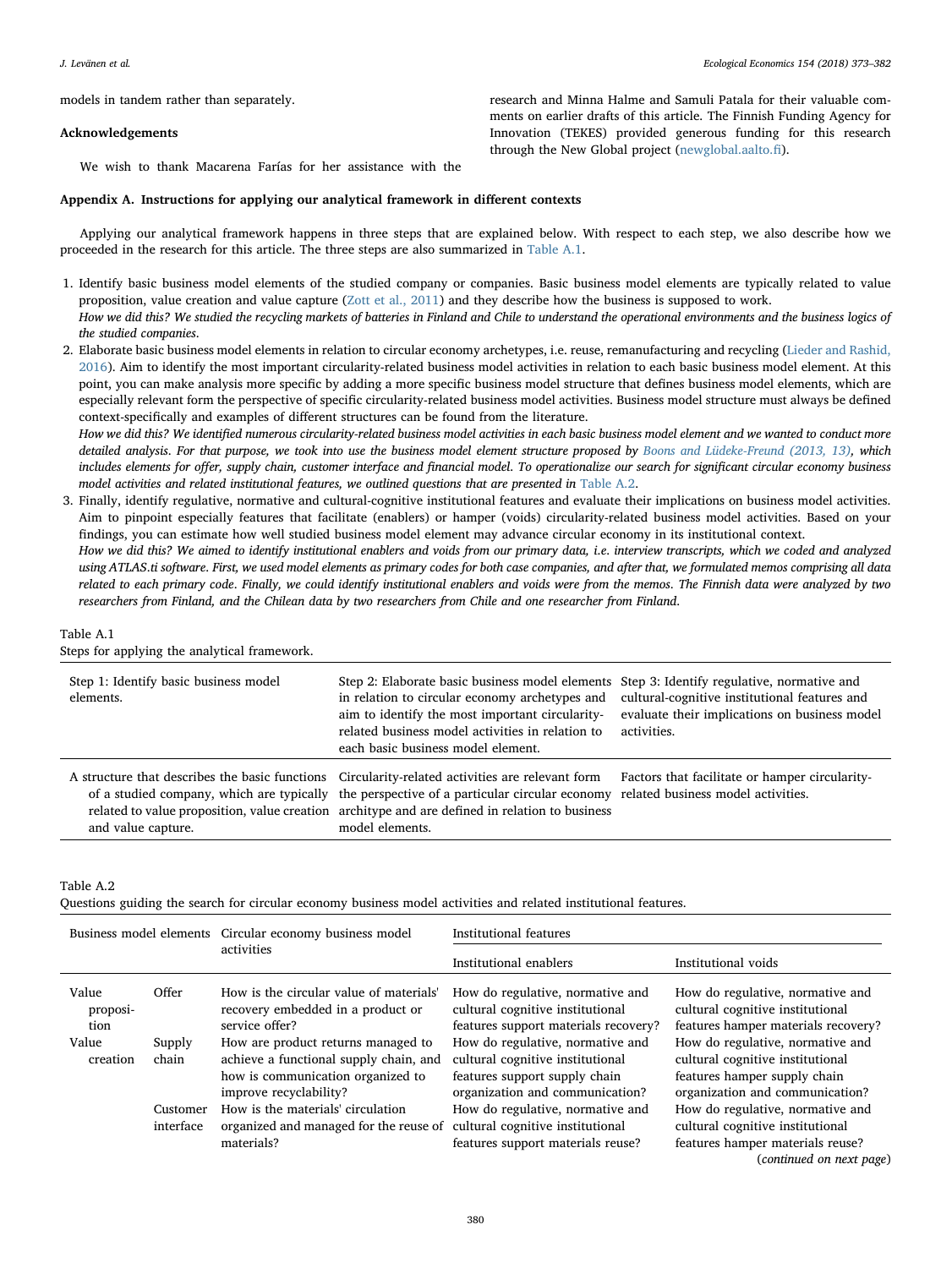#### Table A.2 (continued)

|                  |                    | Business model elements Circular economy business model                                                                           | Institutional features                                                                            |                                                                                                                                  |  |
|------------------|--------------------|-----------------------------------------------------------------------------------------------------------------------------------|---------------------------------------------------------------------------------------------------|----------------------------------------------------------------------------------------------------------------------------------|--|
|                  |                    | activities                                                                                                                        | Institutional enablers                                                                            | Institutional voids                                                                                                              |  |
| Value<br>capture | Financial<br>model | How do circularity-based value<br>proposition and value creation generate cultural cognitive institutional<br>revenues and costs? | How do regulative, normative and<br>features support the profitability of<br>recycling companies? | How do regulative, normative and<br>cultural cognitive institutional<br>features hamper profitability of<br>recycling companies? |  |

## <span id="page-8-25"></span>Appendix B. Information on the primary data

#### Table B.1

Interviews conducted in Finland and Chile.

| Name of organization                                                                | Position of<br>interviewee | Duration of<br>interview         |         | Country Description of organization                              |
|-------------------------------------------------------------------------------------|----------------------------|----------------------------------|---------|------------------------------------------------------------------|
| Akkuser                                                                             | Operations<br>manager      | $1h$ 38 min                      | Finland | Recycling company in Finland                                     |
| Recser                                                                              | Manager                    | 1 <sub>h</sub> 10 <sub>min</sub> | Finland | Producer organization for portable<br>batteries and accumulators |
| Finnish Environment Institute (SYKE)                                                | Senior officer             | $29 \,\mathrm{min}$              | Finland | Research institute under environmental<br>administration         |
| Centre for Economic Development, Transport and the<br>Environment (ELY Centre)      | Senior Officer             | 1 h 14 min                       | Finland | Monitoring authority for battery recycling                       |
| Midas                                                                               | Manager                    | 1 <sub>h</sub> 16 min            | Chile   | Recycling company in Chile                                       |
| Recycla                                                                             | <b>CEO</b>                 | $39 \,\mathrm{min}$              | Chile   | Recycling company in Chile                                       |
| Chilenter                                                                           | Director                   | $49 \,\mathrm{min}$              | Chile   | Chilean government foundation promoting<br>e-waste recycling     |
| Respel                                                                              | Senior<br>consultant       | 59 min                           | Chile   | Monitoring authority for hazardous waste                         |
| Pontifical Catholic University of Chile - Political Science Professor<br>Department |                            | $51 \,\mathrm{min}$              | Chile   | University research unit evaluating<br>environmental policies    |

#### References

- <span id="page-8-16"></span>[Baden-Fuller, C., Mangematin, V., 2013. Business models: a challenging agenda. Strateg.](http://refhub.elsevier.com/S0921-8009(17)31862-1/rf0005) [Organ. 11 \(4\), 418](http://refhub.elsevier.com/S0921-8009(17)31862-1/rf0005)–427.
- <span id="page-8-14"></span>[Baden-Fuller, C., Morgan, M.S., 2010. Business models as models. Long Range Plan. 43](http://refhub.elsevier.com/S0921-8009(17)31862-1/rf0010) (2–[3\), 156](http://refhub.elsevier.com/S0921-8009(17)31862-1/rf0010)–171.
- <span id="page-8-12"></span>[Barney, J.B., Wright, M., Ketchen, D.J., 2001. The resource based view of the](http://refhub.elsevier.com/S0921-8009(17)31862-1/rf0015) firm: ten [years after 1991. J. Manag. 27, 625](http://refhub.elsevier.com/S0921-8009(17)31862-1/rf0015)–643.
- <span id="page-8-10"></span>[Bocken, N.M.P., Short, S.W., Rana, P., Evans, S., 2014. A literature and practice review to](http://refhub.elsevier.com/S0921-8009(17)31862-1/rf0020) [develop sustainable business model archetypes. J. Clean. Prod. 65, 42](http://refhub.elsevier.com/S0921-8009(17)31862-1/rf0020)–56.
- <span id="page-8-8"></span>[Boons, F., Lüdeke-Freund, F., 2013. Business models for sustainable innovation: state-of](http://refhub.elsevier.com/S0921-8009(17)31862-1/rf0025)[the-art and steps toward a research agenda. J. Clean. Prod. 45, 9](http://refhub.elsevier.com/S0921-8009(17)31862-1/rf0025)–19.
- <span id="page-8-4"></span>[Boulding, K.E., 1966. The economics of the coming spaceship earth. In: Jarrett, H. \(Ed.\),](http://refhub.elsevier.com/S0921-8009(17)31862-1/rf0030) [Environmental Quality Issues in a Growing Economy. Johns Hopkins University](http://refhub.elsevier.com/S0921-8009(17)31862-1/rf0030) [Press, Washington](http://refhub.elsevier.com/S0921-8009(17)31862-1/rf0030).
- <span id="page-8-7"></span>[Braungart, M., McDonough, W., 2002. Cradle to Cradle: Remaking the Way We Make](http://refhub.elsevier.com/S0921-8009(17)31862-1/rf0035) [Things. North Point Press, New York](http://refhub.elsevier.com/S0921-8009(17)31862-1/rf0035).
- <span id="page-8-18"></span>[Chatterjee, D., Grewal, R., Sambamurthy, V., 2002. Shaping up for E-commerce: in](http://refhub.elsevier.com/S0921-8009(17)31862-1/rf0040)[stitutional enablers of the organizational assimilation of web technologies. MIS Q. 26](http://refhub.elsevier.com/S0921-8009(17)31862-1/rf0040) [\(2\), 65](http://refhub.elsevier.com/S0921-8009(17)31862-1/rf0040)–89.
- <span id="page-8-22"></span>CyV Medioambiente, 2009. Diagnostico produccion, importacion y distribucion de productos electronicos y manejo de los equipos fuera de uso. [http://www.mma.gob.cl/](http://www.mma.gob.cl/1304/articles-55497_Diagnostico_de_equipos_de_informatica_celulares_2009.pdf) [1304/articles-55497\\_Diagnostico\\_de\\_equipos\\_de\\_informatica\\_celulares\\_2009.pdf,](http://www.mma.gob.cl/1304/articles-55497_Diagnostico_de_equipos_de_informatica_celulares_2009.pdf) Accessed date: 28 September 2016.
- <span id="page-8-23"></span>CyV Medioambiente, 2011. Diagnostico produccion, importacion y distribucion y el manejo de los residuos de pilas. [http://www.mma.gob.cl/1304/articles-55497\\_](http://www.mma.gob.cl/1304/articles-55497_Diagnostico_Pilas_2011.pdf) [Diagnostico\\_Pilas\\_2011.pdf,](http://www.mma.gob.cl/1304/articles-55497_Diagnostico_Pilas_2011.pdf) Accessed date: 28 September 2016.
- <span id="page-8-3"></span>[Daly, H., 1991. Steady-state Economics: Second Edition With New Essays. Island Press,](http://refhub.elsevier.com/S0921-8009(17)31862-1/rf0055) [Washington](http://refhub.elsevier.com/S0921-8009(17)31862-1/rf0055).
- <span id="page-8-13"></span>[Dasilva, C.M., Trkman, P., 2014. Business model: what it is and what it is not. Long Range](http://refhub.elsevier.com/S0921-8009(17)31862-1/rf0060) [Plan. 47 \(6\), 379](http://refhub.elsevier.com/S0921-8009(17)31862-1/rf0060)–389.
- <span id="page-8-24"></span>[Dubois, A., Gadde, L.-E., 2002. Systematic combining: an abductive approach to case](http://refhub.elsevier.com/S0921-8009(17)31862-1/rf0065) [research. J. Bus. Res. 55 \(7\), 553](http://refhub.elsevier.com/S0921-8009(17)31862-1/rf0065)–560.
- <span id="page-8-0"></span>[Fischer, A., Pascucci, S., 2017. Institutional incentives in circular economy transition: the](http://refhub.elsevier.com/S0921-8009(17)31862-1/rf0070) [case of material use in the Dutch textile industry. J. Clean. Prod. 155, 17](http://refhub.elsevier.com/S0921-8009(17)31862-1/rf0070)–32.
- <span id="page-8-6"></span>[Frosch, R.A., Gallopoulos, N.E., 1989. Strategies for manufacturing. Sci. Am. 261 \(3\),](http://refhub.elsevier.com/S0921-8009(17)31862-1/rf0075)

144–[152](http://refhub.elsevier.com/S0921-8009(17)31862-1/rf0075).

- [Geng, Y., Zhu, Q., Doberstein, B., Fujita, T., 2009. Implementing China's circular economy](http://refhub.elsevier.com/S0921-8009(17)31862-1/rf0080) [concept at the regional level: a review of progress in Dalian, China. Waste Manag. 29](http://refhub.elsevier.com/S0921-8009(17)31862-1/rf0080) [\(2\), 996](http://refhub.elsevier.com/S0921-8009(17)31862-1/rf0080)–1002.
- [Geng, Y., Fu, J., Sarkis, J., Xue, B., 2012. Toward a national circular economy indicator](http://refhub.elsevier.com/S0921-8009(17)31862-1/rf0085) [system in China: an evaluation and critical analysis. J. Clean. Prod. 23, 216](http://refhub.elsevier.com/S0921-8009(17)31862-1/rf0085)–224.
- <span id="page-8-5"></span>[Georgescu-Roegen, N., 1971. The Entropy Law and the Economic Process. Harvard](http://refhub.elsevier.com/S0921-8009(17)31862-1/rf0090) [University Press, Cambridge.](http://refhub.elsevier.com/S0921-8009(17)31862-1/rf0090)
- <span id="page-8-1"></span>[Ghisellini, P., Cialani, C., Ulgiati, S., 2016. A review on circular economy: the expected](http://refhub.elsevier.com/S0921-8009(17)31862-1/rf0095) [transition to a balanced interplay of environmental and economic systems. J. Clean.](http://refhub.elsevier.com/S0921-8009(17)31862-1/rf0095) [Prod. 114, 11](http://refhub.elsevier.com/S0921-8009(17)31862-1/rf0095)–32.
- <span id="page-8-19"></span>[Khanna, T., Palepu, K.G., 1997. Why focused strategies may be wrong for emerging](http://refhub.elsevier.com/S0921-8009(17)31862-1/rf0100) [markets. Harv. Bus. Rev. 75 \(4\), 41](http://refhub.elsevier.com/S0921-8009(17)31862-1/rf0100)–51.
- <span id="page-8-2"></span>[Korhonen, J., Honkasalo, A., Seppälä, J., 2018. Circular economy: the concept and its](http://refhub.elsevier.com/S0921-8009(17)31862-1/rf0105) [limitations. Ecol. Econ. 143, 37](http://refhub.elsevier.com/S0921-8009(17)31862-1/rf0105)–46.
- <span id="page-8-11"></span>Levänen, [J., 2015a. Ending waste by law: institutions and collective learning in the de](http://refhub.elsevier.com/S0921-8009(17)31862-1/rf0110)[velopment of industrial recycling in Finland. J. Clean. Prod. 87, 542](http://refhub.elsevier.com/S0921-8009(17)31862-1/rf0110)–549.
- <span id="page-8-28"></span>Levänen, J., 2015b. Overcoming the institutional obstacles of industrial recycling. In: Doctoral Dissertation. 2015:16 University of Helsinki. Publications of the Department of Social Research. http://urn.fi[/URN:ISBN:978-951-51-1025-1,](http://urn.fi/URN:ISBN:978-951-51-1025-1) Accessed date: 1 April 2018.
- <span id="page-8-27"></span>[Levänen, J.O., Hukkinen, J.I., 2013. A methodology for facilitating the feedback between](http://refhub.elsevier.com/S0921-8009(17)31862-1/rf0120) [mental models and institutional change in industrial ecosystem governance: a waste](http://refhub.elsevier.com/S0921-8009(17)31862-1/rf0120) [management case-study from northern Finland. Ecol. Econ. 87, 15](http://refhub.elsevier.com/S0921-8009(17)31862-1/rf0120)–23.
- <span id="page-8-9"></span>[Lewandowski, M., 2016. Designing the business models for circular economy](http://refhub.elsevier.com/S0921-8009(17)31862-1/rf0125)—toward the [conceptual framework. Sustain. For. 8 \(1\), 1](http://refhub.elsevier.com/S0921-8009(17)31862-1/rf0125)–28.
- <span id="page-8-29"></span>[Lieder, M., Rashid, A., 2016. Towards circular economy implementation: a comprehen](http://refhub.elsevier.com/S0921-8009(17)31862-1/rf0130)[sive review in context of manufacturing industry. J. Clean. Prod. 115, 36](http://refhub.elsevier.com/S0921-8009(17)31862-1/rf0130)–51.
- <span id="page-8-26"></span>Lopez, F.J.D., Bastein, T., Tukker, A., 2018. Business model innovation for resource-efficiency, circularity and cleaner production: what 143 cases tell us. Ecol. Econ(in press), <https://www.sciencedirect.com/science/article/pii/S0921800917303294>.
- <span id="page-8-21"></span>[MacArthur, Ellen, 2013. Foundation. In: Toward the Circular Economy: Economic and](http://refhub.elsevier.com/S0921-8009(17)31862-1/rf0140) [Business Rationale for an Accelerated Transition](http://refhub.elsevier.com/S0921-8009(17)31862-1/rf0140).
- <span id="page-8-17"></span>[Magretta, J., 2002. Why business models matter. Harv. Bus. Rev. 80 \(5\), 3](http://refhub.elsevier.com/S0921-8009(17)31862-1/rf0145)–8.

<span id="page-8-20"></span>[Mair, J., Martí, I., 2009. Entrepreneurship in and around institutional voids: a case study](http://refhub.elsevier.com/S0921-8009(17)31862-1/rf0150) [from Bangladesh. J. Bus. Ventur. 24 \(5\), 419](http://refhub.elsevier.com/S0921-8009(17)31862-1/rf0150)–435.

<span id="page-8-15"></span>[Martins, L.L., Rindova, V.P., Greenbaum, B.E., 2015. Unlocking the hidden value of](http://refhub.elsevier.com/S0921-8009(17)31862-1/rf0155)